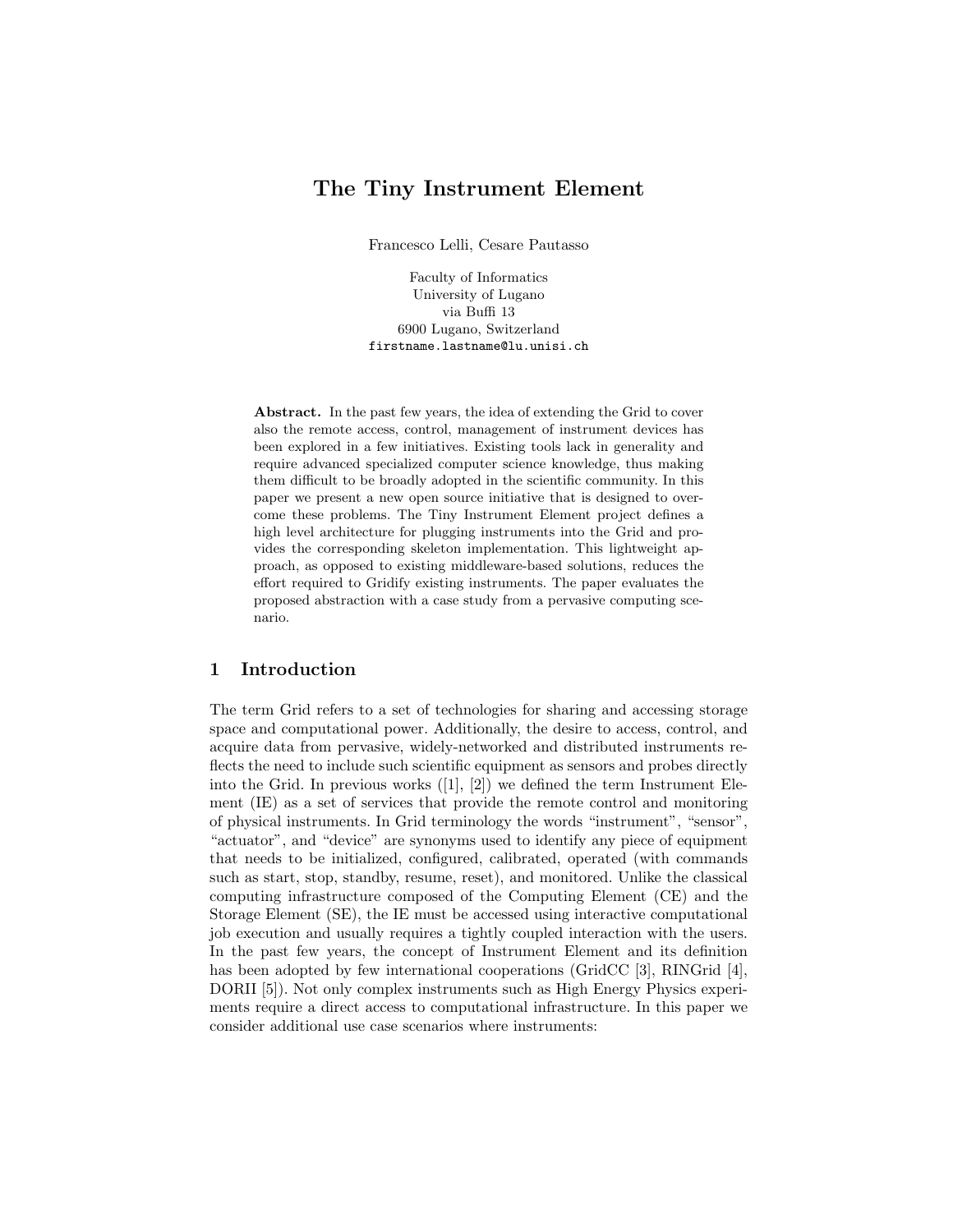- are large in number.
- are widely distributed.
- have a highly dynamic behavior: for instance they often go on and off or can appear and disappear in a working net of sensors or probes.
- operate in embedded systems with low resources: for example FPGA based instrumentation.

Some example application domains that would require such widely sparse instrumentation are: (i) power grids, (ii) territory monitoring: to prevent geo-hazardous situations and detect forest fires, (iii) sea monitoring: for tsunami surveillance for example, (iv) distributed laboratories, (v) transportation remote control and monitoring.

Whereas in these applications a single device may not produce an amount of data comparable with the one produced by high-energy physics experiments, including such large collection of devices in the Grid can be very useful to run complex data processing and leverage the available distributed storage facilities. This way, the data produced by the sensor equipment may be directly and continuosly stored in a distributed storage system, making it possible to submit analysis jobs on the Grid as new data arrives.

In order to address the requirements of these usage scenarios, a new version of the Instrument Element is needed, since the complexity of the current middleware makes it very expensive and difficult to adopt by third party scientific institutions, end-users or programmers that have expressed an interested to use it for these applications. In this paper we present the Tiny Instrument Element project [\[6\]](#page-11-5), which aims a developing a light-weight implementation of similar concepts. However, it uses a template-based approach based on widely adopted technology as opposed to a plug-in based middleware. Moreover, the project iself is developed according to the Web 2.0 open colleboration paradigm, in order to provide transparent access to the development and spur the growth of a large user and developer community. The Tiny Instrument Element Project [\[6\]](#page-11-5) has started as a simplification of the code for the Run Control of the Compact Muon Solenoid (CMS) experiment at CERN [\[7\]](#page-11-6) and now the first stable release is available for download. The rest of this paper is structured as follows: Section [2](#page-1-0) presents a classification of related work and discusses its main limitations. Section [3](#page-2-0) outlines the principles guiding the design of the Tiny Instrument Element. Section [4](#page-4-0) introduces the architecture of the Tiny Instrument Element from a technical point of view. The case study presented in Section [5](#page-9-0) is used to validate the present implementation. Section [6](#page-10-0) concludes the paper with a discussion of the project roadmap.

## <span id="page-1-0"></span>2 Related Work

The goal is to produce a middleware that can act as glue between devices allowing their abstraction for making them accessible on the Grid. If we try to classify these efforts we can distinguish two levels of abstraction: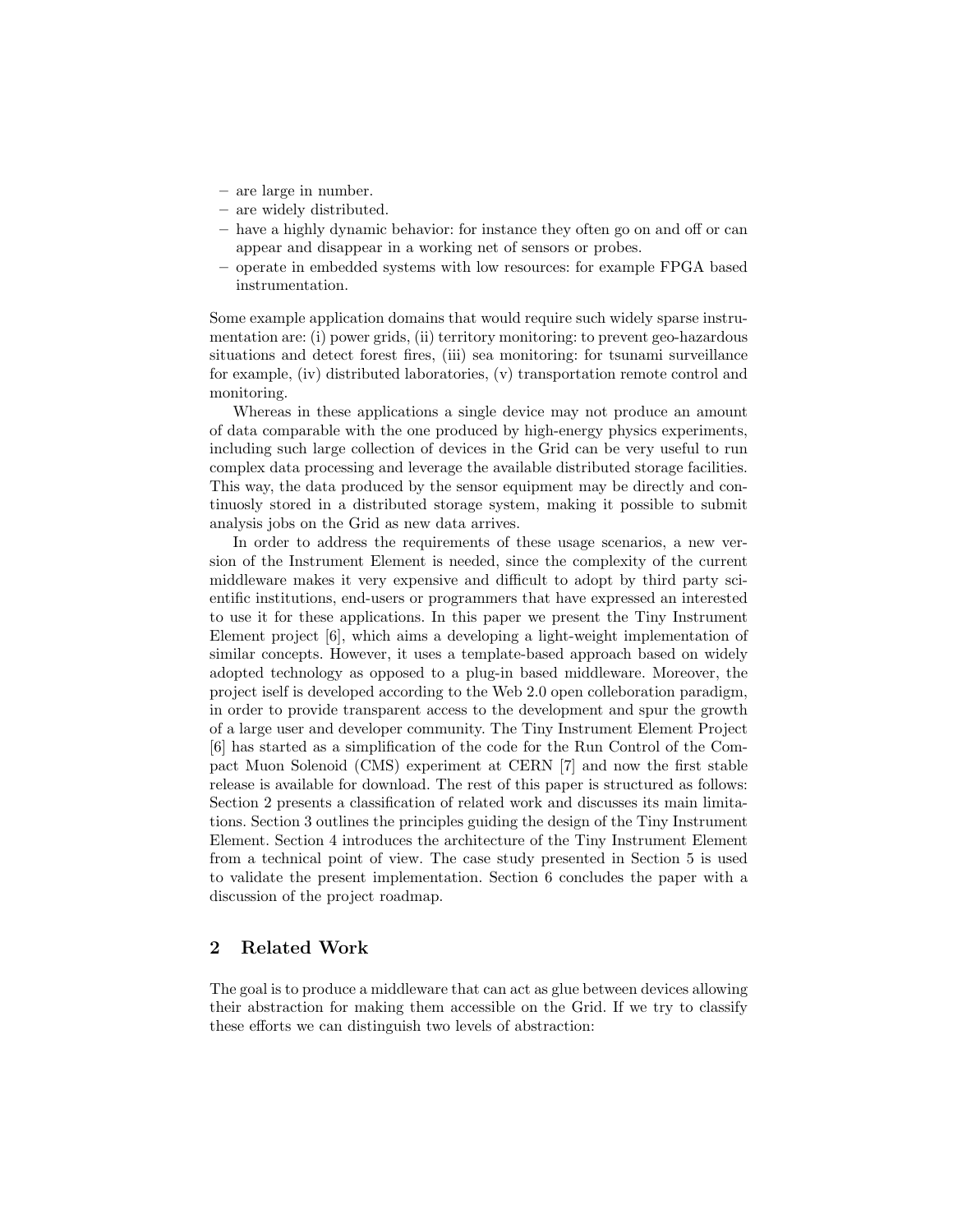- Low Level: these provide general interfaces and mechanisms therefore they are very flexible but incomplete. A significant effort by developers is required in order to build an artifact design for a particular kind of instrument.
- High Level: these give management interfaces more specific to the domain of instrument control. However, they are less applicable to a large variety of instruments and they may require complex configuration. Still, less development effort is required in order to support a specific instrument.

In the first category (low level) we find the following: A WS-\* based stan-dard, WS-Notification [\[8\]](#page-11-7), describes asynchronous publish/subscribe notification protocols that can be used for listening to remote service data element updates representing the state of a Grid-enabled instrument. The WSRF framework such as OGSA [\[9\]](#page-11-8), [\[10\]](#page-11-9), Apache-WSRF [\[11\]](#page-11-10) and WSRF.NET [\[12\]](#page-11-11) implement this standard. The Java Management Extensions (JMX) [\[13\]](#page-11-12) technology is an open system for management and monitoring. Via its Instrumentation, Agent, and Distributed Services layers, this standard can be used for implementing management tools, and providing monitoring solutions. Jini [\[14\]](#page-11-13) provides mechanisms to enable adding, removing, and locating devices and services on the network. The Java Message Service (JMS) define a common set of publish/subscribe APIs [\[15\]](#page-11-14) that allow different peers of a distributed system to communicate using messages or data streams.

In category "high level" we find CIMA [\[16\]](#page-11-15) and the Instrument Element (IE) [\[1\]](#page-11-0), [\[2\]](#page-11-1). CIMA proposes a common instrument middleware based on Web Services using SOAP over HTTP as a communication layer and specific WSDL interfaces. The first reliable implementation of the IE has been provided by the GridCC project [\[3\]](#page-11-2) and then few additional implementations have followed [\[17\]](#page-11-16), [\[5\]](#page-11-4). Built on high level middleware that can fit in all possible use case, the integration of IE require not trivial efforts because each specific use case is not perfectly covered by the middleware itself.

In this paper we present another implementation of the Instrument Element concept. In the design of this version we tried to take the benefits of both high and low abstraction levels in order to create a transparent, open source project, independent from any particular initiative. As we will describe in the next section, instead of building yet another middleware framework, we propose to use a semi-finite artifact (i.e., a skeleton software) that can be extended, tailored, and customized in order meet the requirements of a specific use case. As we will show in our case study, this approach grants more flexibility and reusability than existing high level solutions. Also, it does not suffer from the generality of low level solutions, as it is designed around the instrument abstraction.

## <span id="page-2-0"></span>3 Design Principles

In this section we present how to integrate pervasive devices in the classical grid computing infrastructure. As outlined in the related work section many solutions have been proposed at a high and low level of abstraction, which require specialized expertise. In proposing this solution to a new community we can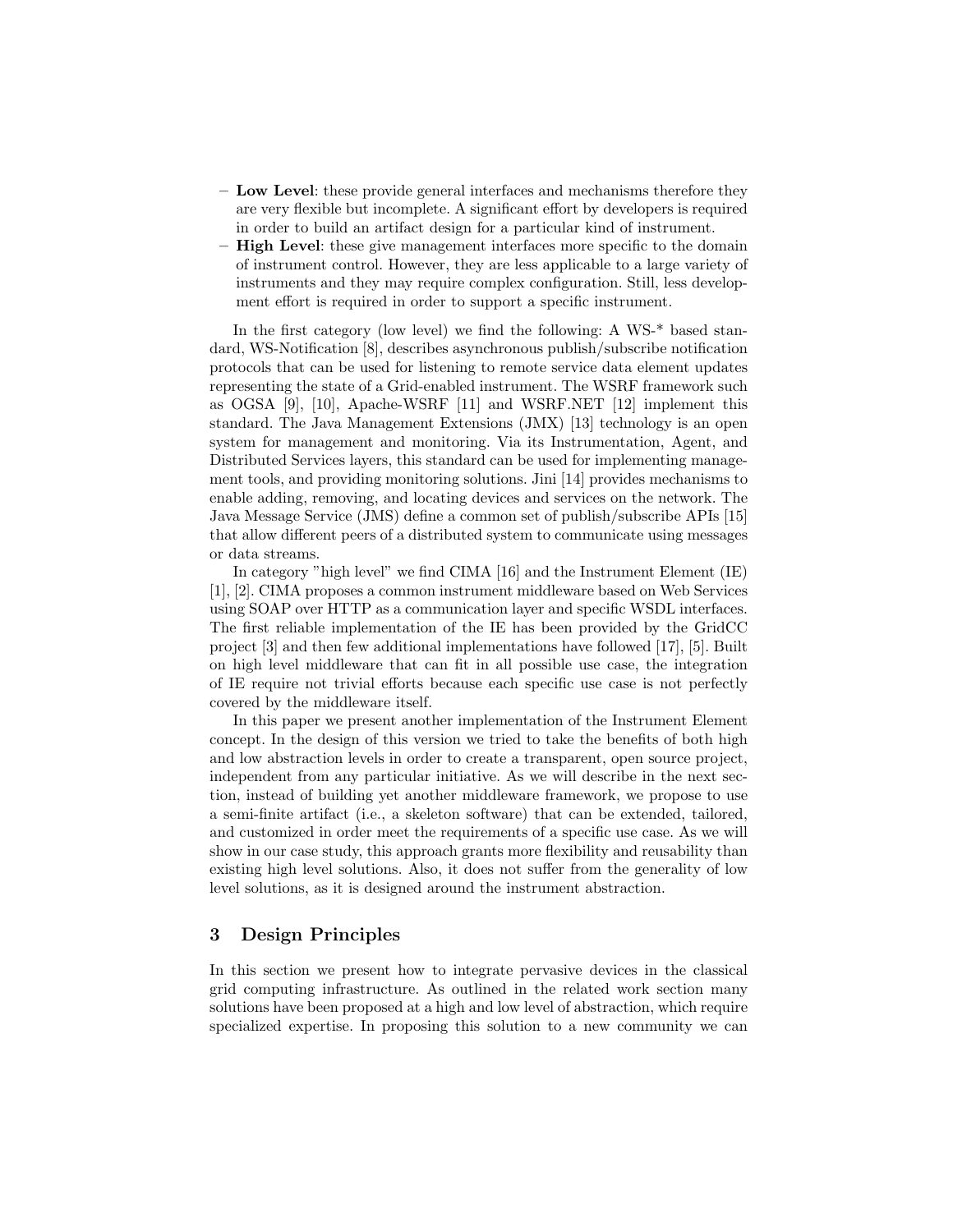encounter a natural resistance from the people that have to learn how to use it. Moreover, high level solutions usually require the development of a plug-in and a deep knowledge of a complex and specialized middleware. Therefore even if some of the proposed solutions appear to be of general applicability they are hard to apply in practice due to the amount of time that has to be spent in learning how to use and extend them. Low level solutions instead require nontrivial computer programming expertise, because they are not designed targeting the Gridification of scientific instruments. Therefore solutions built starting from this abstraction level may be quite advanced but hard to reuse: customization to similar or other instruments may be performed only by experts.

To introduce our model for instruments Gridification, we take inspiration from modern Web development practices. For example, many Web 2.0 services, such as blogs, wikis, and social networking sites, target a variety of user categories:

- End User: definitely not a computer expert user, it has no understanding about the technology that he is using but he is able to use the functionality of a tool. For example, a blog writer may post his ideas on Web pages; a scientist may retrieve data from a pre-configured instrument.
- Advanced User: with some basic computer science knowledge, she is capable of following the instructions for the installation of the tool and for performing some simple customization. Advanced blog writers can create and customize the layout and appearance of their blog. Advanced scientists can setup and calibrate their instrument as they share it on the Grid.
- **API Developer:** thanks to their programming skills, these developers know how to develop applications using the API offered by the tool. Developer may write programs to retrieve and aggregate posts using the API of their favourite blogs. Scientist developers may extend the Tiny Instrument Element to support new kinds of instruments, as discussed in the case study.
- Tool Programmer: the builder of the tool itself, he has the ultimate knowledge on how to use, customize, and extend it for any application. Once the user community starts to grow, programmers should provide support to the users of the other categories and use their feedback to improve the tool.

From this classification we notice how many different groups of people can contribute to the success of a tool. We can also notice that non-specialized knowhow is enough for performing simple adjustments. Therefore users may become familiar with the technology incrementally. This will foster the establishment of a community that will support the tool, contribute to its development, testing, extension, and application at the best of their knowledge. Interested users (and scientists in our case) will progress from simple user to more advanced ones as their familiarity of the tool increases, thus becoming able to apply a tool to more advanced and specialized use cases.

The Tiny Instrument Element project is centered around the previously described "gentle learning curve" principle. Additionally, the following guidelines are at the foundation of its design.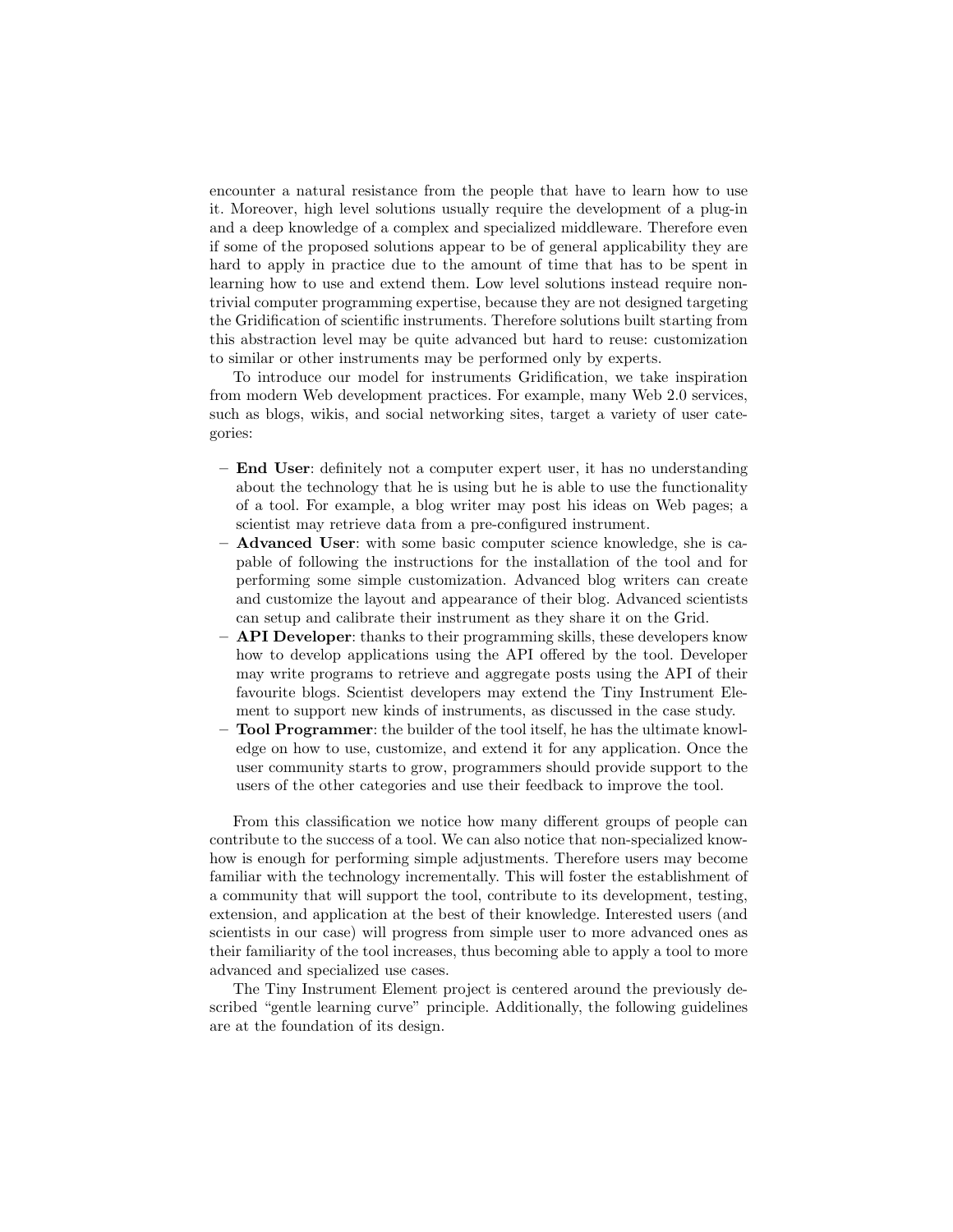- Skeleton Architecture: the Tiny Instrument Element is a semifinal artifact that – used as a skeleton – can simplify and homogenize the construction of the final solution.
- Technology Reuse: we prefer to reuse existing and adopted technology as opposed to develop new middleware frameworks. This way, potential new developers may quickly contribute to the project by leveraging existing knowledge and skills.
- **Standard Packaging**: the project packaging follows a standard structure (e.g., the one of Maven) in order to be easy to understand by its users.
- Template Customization: several examples are given for common use cases to guide developers as they customize and extend the skeleton architecture to their needs.
- Transparent Development: the Tiny Instrument Element is an open source project driven by its user and developer community. Recent studies have shown that the adoption of these methodologies improves the quality of the software and reduces its development time [\[18\]](#page-11-17).

Instead of presenting yet another complex middleware framework and showing how to develop a new plug-in, we are focusing our attention on how the customization of existing code can be integrated in the given target application. In [\[1\]](#page-11-0) we showed with empirical evidence that different devices have different needs even if they share similar functionalities. Therefore the development of a single middleware for all the instruments results in a complex solution, which is difficult to maintain and customize. This also hinders the creation of a large user community.

In order to overcome such limitations we provide a well-defined modular architecture and we reduce the dependencies with external libraries. The goal is to have new programmers become familiar with the project in a short time. In addition, the adoption of Web based software deployment simplifies the installation procedure of the tool making it easy and convenient for scientists to access its functionality through a Web-based interface.

## <span id="page-4-0"></span>4 Architecture and API Design

A Web service interface (WS) acts as front-end between external components and the tiny Instrument Element (IE) itself. Using the Proxy/Wrapper pattern, inside the IE one or more Control Manager (or Instrument Manager) map the exposed WS to the actual devices. In the simplest scenario only one instrument is controlled and the control manager acts just as a proxy for the information contained in the device. Depending on the controlled equipment the control manager could also perform fault tolerant and or autonomic control functionality. A detailed technical documentation for the API can be found in the project Web site [\[19\]](#page-11-18). Figure [1](#page-5-0) summarizes the overall architecture of the system.

We describe the object-oriented design of the Tiny Instrument Architecture following two common use cases. The first (detailed in Section [4.1\)](#page-5-1) is about tailoring the framework to new kinds of instruments. The integration of an instrument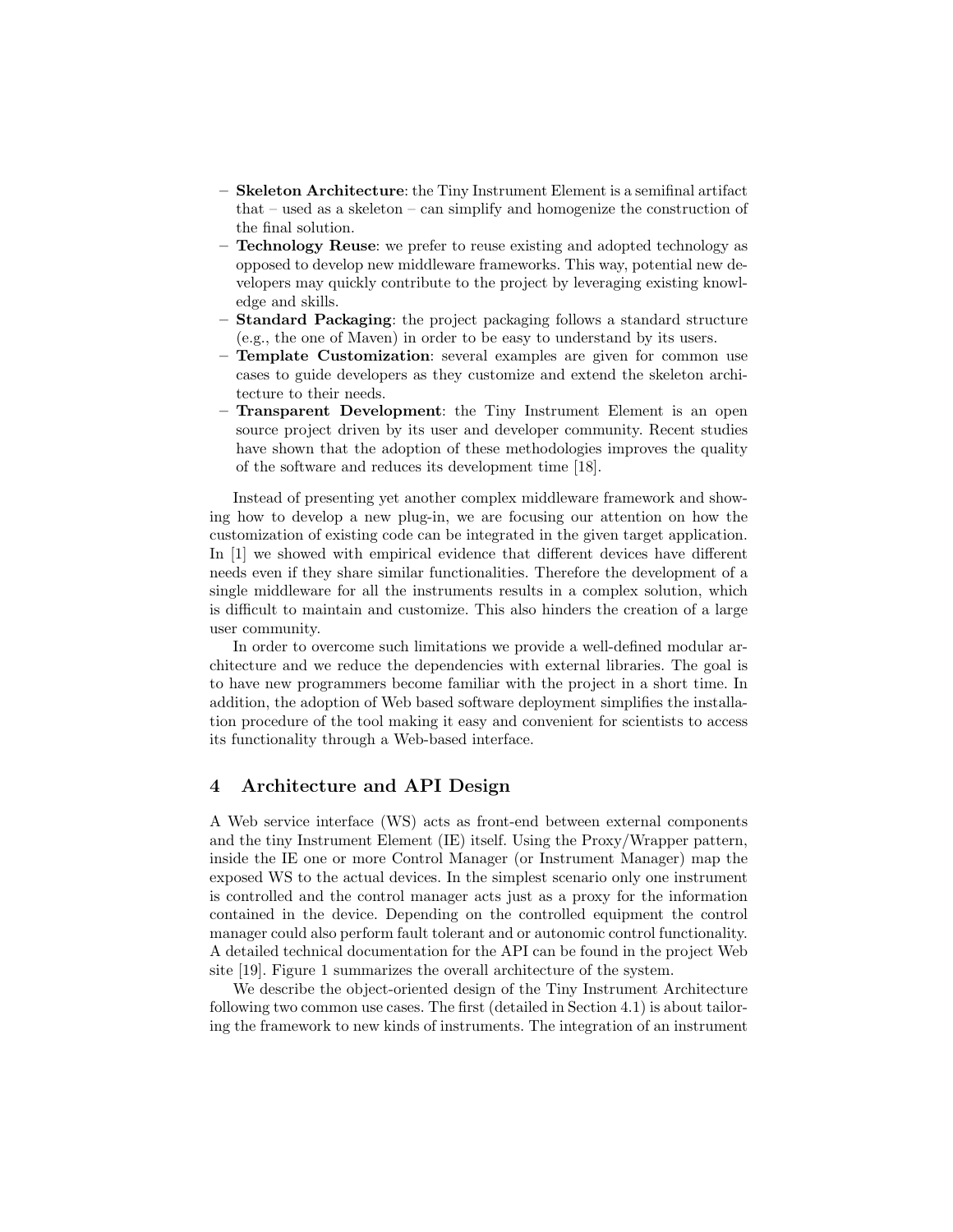

<span id="page-5-0"></span>Fig. 1. Architecture of the Tiny Instrument Element

consists in the implementation of one or more interfaces that take care of the communication with the device. One or more instruments can be controlled using an object that implements the Parameter Listener interface. These objects present new events to the Control Manager using the Instrument Functionality interface. The proposed interfaces can support both stateless and stateful instruments, which can communicate both in a synchronous or asynchronous way.

The second use case concerns the remote access to the real instruments using the aforementioned Web service APIs (Section [4.2\)](#page-8-0). External components like a control room or a workflow engine can access the controlled instrument(s) through the Web Service that retrieves the requested information via the instrument control interface.

#### <span id="page-5-1"></span>4.1 How to plug a new instrument

From a conceptual point of view an Instrument Manager (IM) (i.e., an implementation of your control manager) is completely described by its parameters, attributes, commands, and a finite state machine:

- Parameters hold configuration information of the instrument.
- Attributes hold instrument variables (inputs and outputs).
- Commands hold actions that the device should perform.
- Finite State Machine specifies a state transition automata, used to constrain in which states can commands be executed.

This model is general enough to be applicable to different classes of instruments, since some of the elements are optional. Therefore we can have devices that, for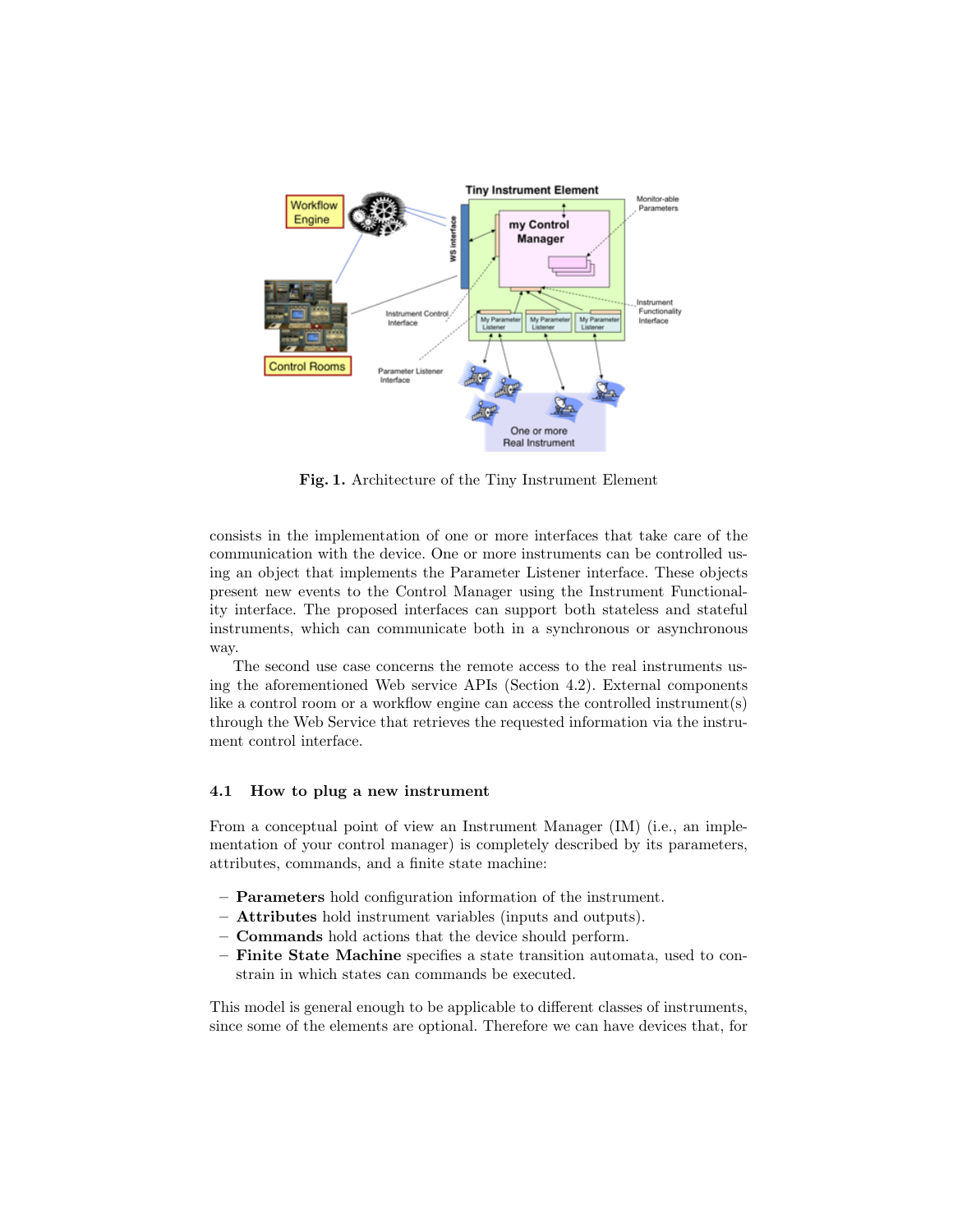instance, do not use the Finite State Machine because they only support one command, or that do not have input attributes.

As an example, consider an instrument manager for a simple Voltmeter (i.e., an instrument for measuring the voltage between two points in an electric circuit). Parameter are: Maximum Voltage, Minimum voltage. These characterize the instrument and do not change unless the given voltmeter provides the possibility to tune its measurement scale. Attributes: measured Voltage or set of measures. Commands: Perform a measure or Perform a set of measures. Finite State Machine: IM-Linked (the IM is connected the instrument), IM-Unlinked, Error.

From an practical point of view, developing a controller for a new kind of instrument involves implementing from 1 to 3 interfaces, depending on the control features supported by the device. In the simplest case, the instrument can be controlled by implementing the InstrumentControl interface, shown in Figure [2.](#page-7-0) This interface represents the abstraction of a generic instrument, and includes methods used for its remote control (such as create(), destroy(), get/setParameters(), get/setAttributes(), executeCommand(), getStateMachine()) and should be implemented by a controller that acts as a protocol adapter between the APIs and the actual instrument. In the UML diagram of Figure [2](#page-7-0) the class Command represents a command while the class Parameter holds information about both attributes and parameters. Note also that commands can contain parameters and that parameters may contain arbitrarly typed objects. This design enables the instrument manager to execute complex command scripts to manage the instruments.

In more complex scenarios, additional interfaces InstrumentFunctionality and ParameterListener come into play, when the following assumptions do not hold:

- There is one controller for each instrument
- The instrument does not send asynchronous messages
- The instrument can process commands in a short amount of time (less than one second)

Like the majority of control systems, the design supports instrument aggregation and grouping, as an Instrument Manager (IM) can bee also seen as an instrument. This is a very important feature for controlling a collection of instruments of similar kind through the same control instance.

More complex instruments require handling asynchronous inputs coming from other devices or subcomponents. The UML diagram in Figure [3](#page-7-1) shows the additional interface that has to be implemented by a controller. Generic input like State changes or Errors from the equipment may be presented to the IM implementing the InstrumentFunctionality interface and the ParameterListener interface.

These two objects collaborate following the Observer pattern and add a method onMessage() to the InstrumentControl interface to support asynchronous communication. Both the method init() and destroy() come from the interface intrumentControl itself. Therefore only the method onMessage()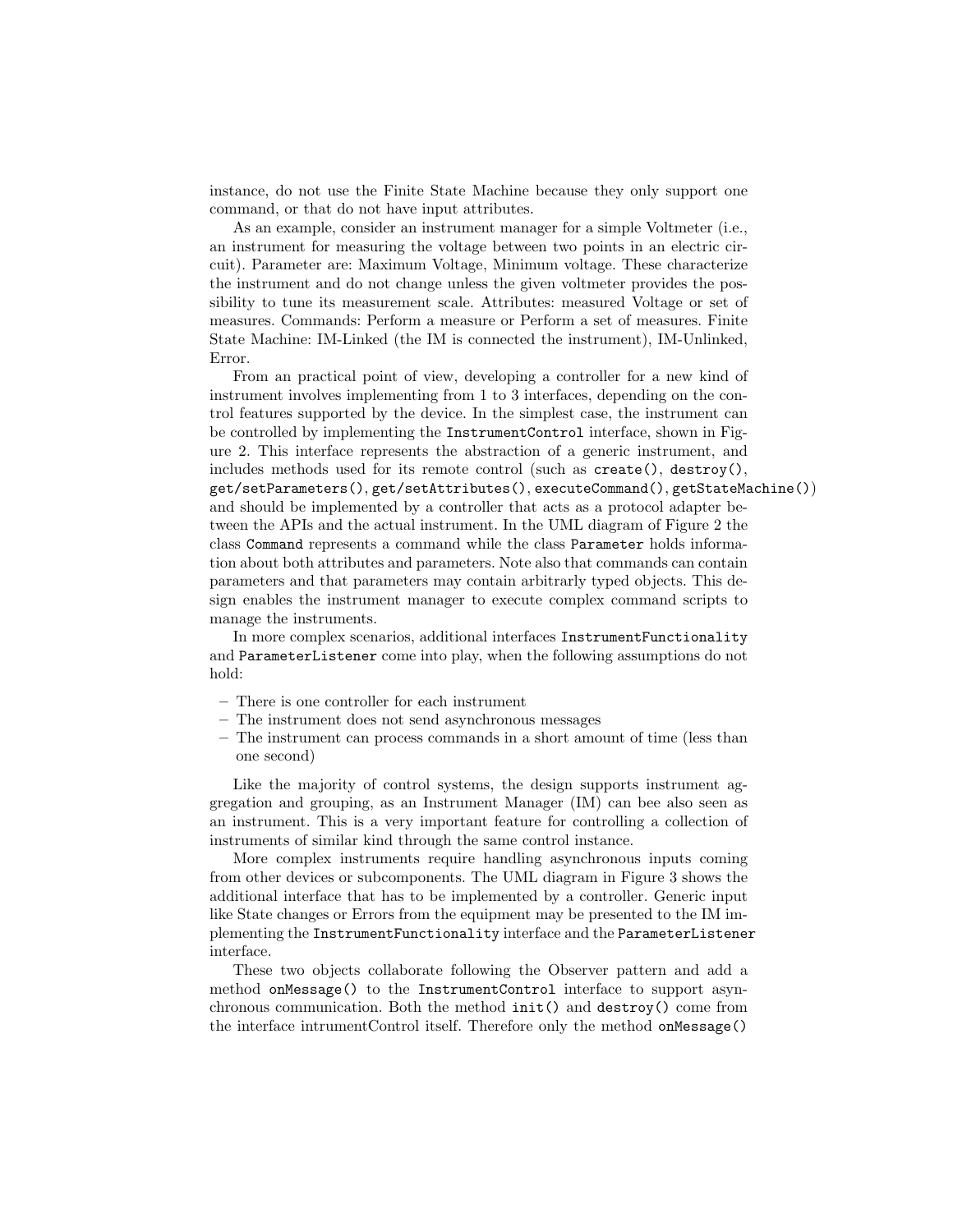

<span id="page-7-0"></span>Fig. 2. How to Plug a New Instrument: Basic Functionality



<span id="page-7-1"></span>Fig. 3. How to Plug a New Instrument: Advanced Functionality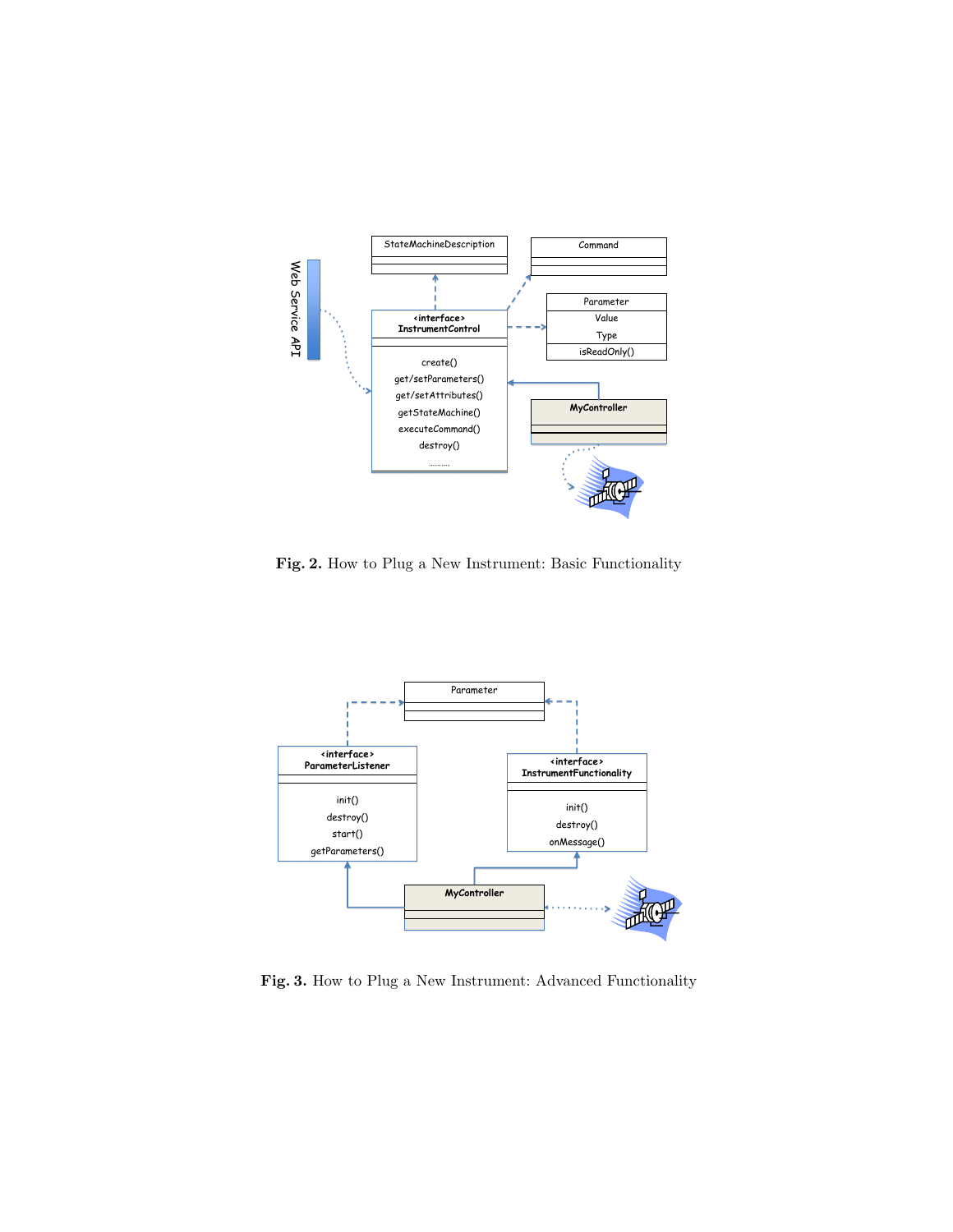has to be implemented in order to update the logic of the controller when an asynchronous message coming from the equipment has to be handled. On the other side of the observer pattern a ParameterListener interface can receive in synchronous or asynchronous way messages coming from the controlled devices and can call back the onMessage() method of the instrumentFunctionality interface.



<span id="page-8-1"></span>Fig. 4. Grid API design of an instrument element

## <span id="page-8-0"></span>4.2 How to share instruments on the Grid

Instruments are included in the Grid through a service-oriented API, providing the following operations:

- Monitor and control of one or more instruments
- Access and retrieve an instrument configuration parameters and topology.
- Collect the current measurements performed by the instrument
- Provide a set of APIs for the integration between instrument and Computational Infrastructure.

The API (shown in Figure [4\)](#page-8-1) exposes a subset of the design elements introduced in the previous section. Following the principe presented in section [3,](#page-2-0) most of the Objects presented in section [4.1](#page-5-1) have been reused in the Web Service APIs In in order to minimize the knowledge that potential new programmers should have in order to master the overall software.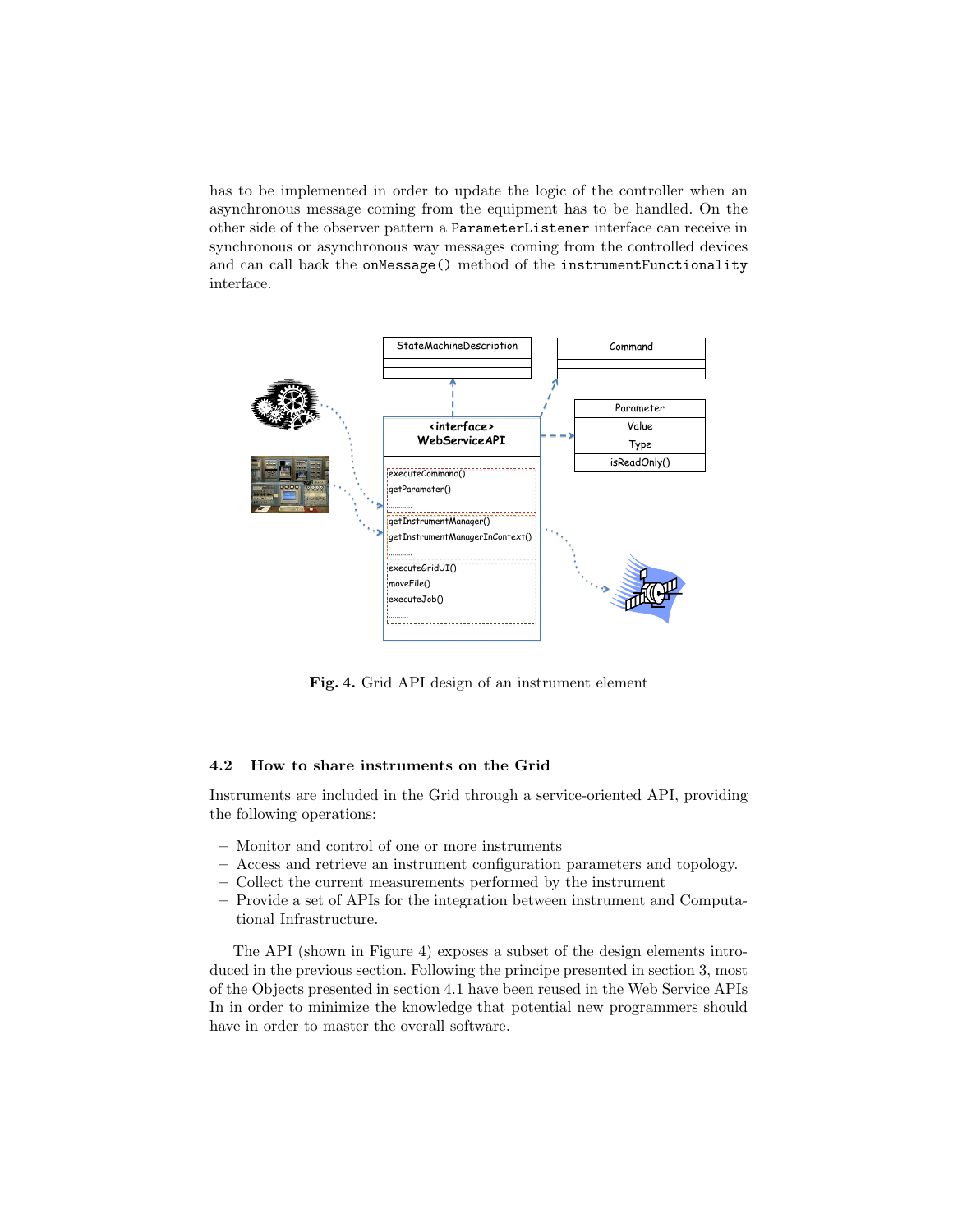The APIs take into account that more that an Instrument Element may contain more than one Instrument Manager and that IMs may be organized in certain topologies. Therefore graph navigation APIs have been provided like getInstrumentManager() and getInstrumentManagerInContext(). The Access to the computational infrastructure is provided by a wrapper around the Grid User Interface. Therefore the produced data can then be moved to a storage element using familiar commands sent to the instrument service via the executeGridUI() method or simplified methods like moveFile() or submitjob(). In the current stable release of Tiny Instrument Element, the Grid interface is only implemented using SOAP calls. We are currently extending it also to support a RESTful design to make it easier to invoke it from JavaScript applications.

### <span id="page-9-0"></span>5 Case Study

Instead of using a quantitative approach for the validation of the project, we present a case study that helps to evaluate the efforts needed for applying the tiny Instrument Element in a pervasive computing scenario. Our aim is to understand the reusability of the software where classical Grid middleware can encounter difficulties.

The case study is tracking a large collection of instruments, which are widely distributed in the environment. These instruments perform various kinds of measurements and data aquisition (GPS location, CPU usage, available memory, QoS properties, availability status, data traffic) and can be deployed by scientists at their location with minimal effort. The collected information can be then conveyed to dedicated instruments that act as information providers enabling the display, the geo-tagging and consulting of the aggregated data coming from different remote sources. An important requirement of the case study is that the instrument control software should run on Linux/Windows operating systems, but also in FPGA based embedded systems. The distribution of the software is handled in 3 different ways:

- Web Start Application (click a web link an the instrument element is installed to monitor your local machine).
- WAR Based Deployment (copy a file in the webapps folder of a Web application server and the instrument element service is ready to be invoked).
- Cross compilation and deployment script (run the instrument element on low resource systems such as FPGA).

Following the classification given in section [3](#page-2-0) we can classify the people involved in the development as follow:

- End User: any user that want to perform the demo that is availlable at the web site.
- Advanced User: a small number of system administrators that deployed the software one expert that knows how to deploy application on FPGAs.
- **API Developers:** two expert programmers that have no previous knowledge of the given technology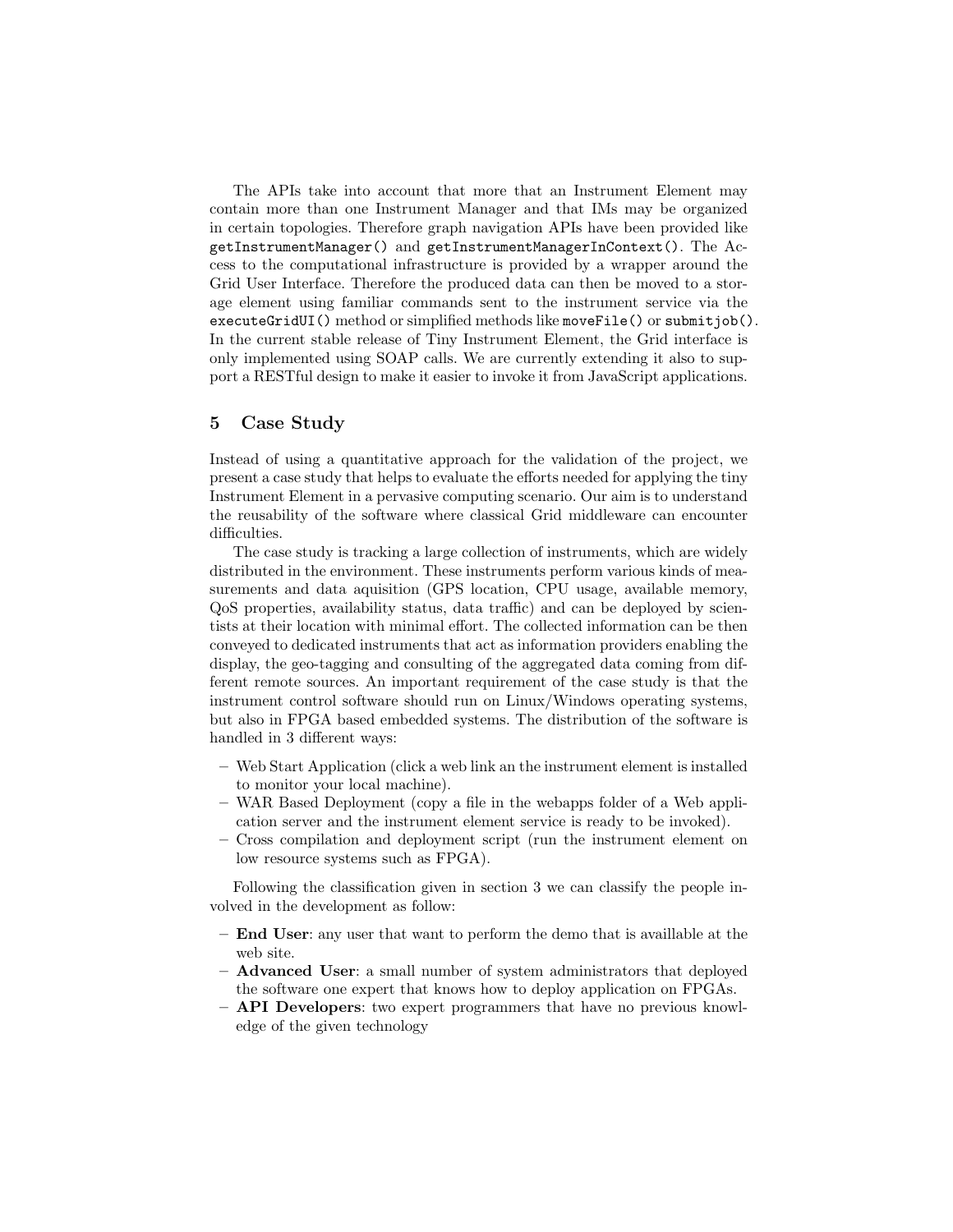– Tool Programmer: One of the people directly involved in the tiny IE project that was giving mail assistance in case of problems.

The result of this case study helps to support the claim that the Tiny Instrument Element can be extended in order to cover this pervasive computing application scenario with minimal effort. Also, it is important to point out that the case study demo [\[20\]](#page-11-19) was built by two members of the project user community and not by its original authors. Using the Tiny Instrument Element as a starting point, the two programmers were able to apply it to 6 different kinds of instruments [\[21\]](#page-11-20), extend it with a distributed index for data aggregation and complete it with a graphical user interface in less than two months. The feedback that was provided by these users was very positive, thus showing the potential of the Tiny Instrument Element to cater for the needs of its user community. More in detail, the majority of the time was spent implementing a controller compatible with the InstrumentControl interface.

#### <span id="page-10-0"></span>6 Conclusion

In this paper we present the Tiny Instrument Element project showing our proposed novel approach to the integration between instruments and the Grid. Instead of building a new middleware we propose to use a semifinite artifact (i.e., a skeleton software) that can be tailored to meet the requirements of a specific instrument characteristics. This approach not only provides an uniform access to the Gridified instruments but also leaves the flexibility to customize and tune the Tiny Instrument Element for optimal monitoring and control of the instruments. From the case study we have seen that none of the code included in the Tiny Instrument Element release was redundant and that the time required in order to gain a good understanding of the API and the corresponding skeleton was quite small. This supports the idea of template-based software development.

The Project has started full open source activities in September 2008. If we exclude our personal activity and the one performed by the case study participants, until the end of 2008, the project website attracted 304 unique visitors (7 Returning many times). The source code was downloaded 40 times and the authors were contacted with positive feedback by 2 users of the community. Whereas the project has been running for a relatively short time, these numbers are promising and show the benefit of a transparent development process to achieve wider dissemination of our research ideas.

In the future road map of the project, we plan to begin investigating a REST API for the remote access to the instruments, and the ability to publish instruments on different Grid/Cloud Middleware frameworks such as ARC [\[22\]](#page-11-21) and Amazon EC2 [\[23\]](#page-11-22) in order to prove the reusability of our proposed solution across different middleware. We also plan to embed the instrument control API into a scientific workflow system [\[24,](#page-11-23)[25\]](#page-11-24)